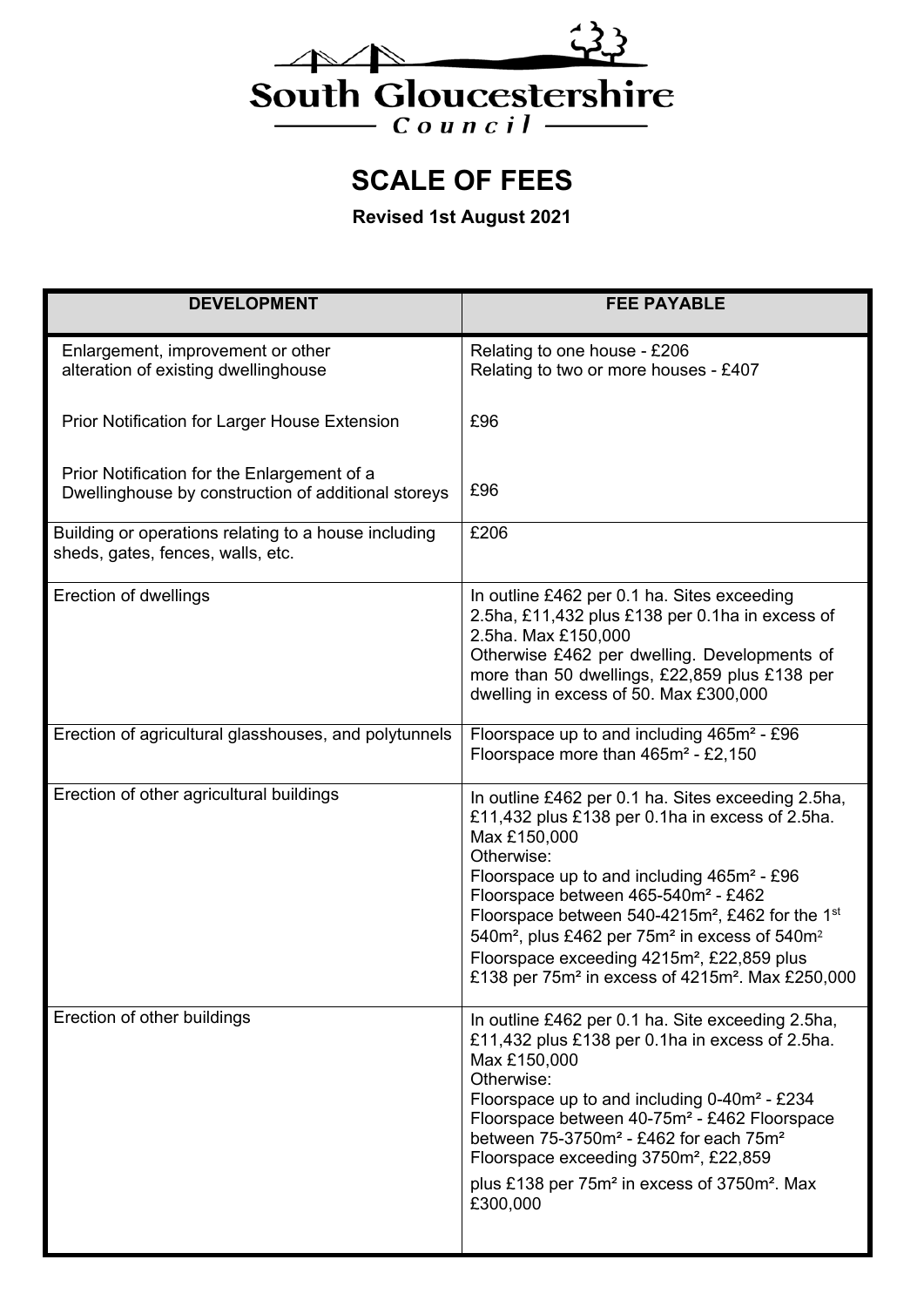| <b>DEVELOPMENT</b>                                                                                                                                                                                                                                                                                              | <b>FEE PAYABLE</b>                                                                                                                                                                                                                    |
|-----------------------------------------------------------------------------------------------------------------------------------------------------------------------------------------------------------------------------------------------------------------------------------------------------------------|---------------------------------------------------------------------------------------------------------------------------------------------------------------------------------------------------------------------------------------|
| Prior determination (including (a) applications to<br>determine whether prior approval of details is<br>required before buildings/roads are constructed<br>under Permitted Development Rights for<br>agricultural/forestry development, (b) demolition and<br>(c) installation of telecommunications equipment) | £96<br>(a)<br>(b)<br>£96<br>£462<br>(c)                                                                                                                                                                                               |
| Erection, alteration or replacement of plant or<br>machinery                                                                                                                                                                                                                                                    | £462 per 0.1 ha. Sites exceeding 5ha, £22,859<br>plus £138 per 0.1ha in excess of 5ha. Max<br>£300,000                                                                                                                                |
| Car parks, service roads or other accesses for<br>existing uses                                                                                                                                                                                                                                                 | £234                                                                                                                                                                                                                                  |
| <b>Business advertisements</b>                                                                                                                                                                                                                                                                                  | £132                                                                                                                                                                                                                                  |
| Other advertisements                                                                                                                                                                                                                                                                                            | £462                                                                                                                                                                                                                                  |
| The carrying out of any operations connected with<br>exploratory drilling for oil or natural gas                                                                                                                                                                                                                | £423 per 0.1ha of the site area. Sites exceeding<br>7.5ha £31,725 plus £126 per 0.1ha in excess of<br>7.5ha. Max of £250,000                                                                                                          |
| Operations not coming within any of the above<br>categories                                                                                                                                                                                                                                                     | In the case of operation for winning and working<br>of minerals £214 per 0.1ha. Sites exceeding<br>15ha, £38,520 plus £126 per 0.1ha in excess of<br>15ha. Max £78,000<br>In any other case £234 per 0.1ha subject to max<br>£2028.00 |
| <b>Change of Use</b>                                                                                                                                                                                                                                                                                            |                                                                                                                                                                                                                                       |
| Change of use from single dwellinghouse to use as<br>two or more separate dwellinghouses                                                                                                                                                                                                                        | £462 per additional dwelling created. Creation of<br>50+ dwellings, £22,859 plus £138 per dwelling<br>created in excess of 50. Max £300,000                                                                                           |
| Change of use of any other building to use as one or<br>more separate dwellinghouses                                                                                                                                                                                                                            | £462 per additional dwelling created. Creation of<br>50+ dwellings £22,859 plus £138 per dwelling<br>created in excess of 50. Max £300,000                                                                                            |
| Use of land for waste disposal or for deposits after<br>mineral extraction, or use of land for storage of<br>minerals in the open                                                                                                                                                                               | £234 per 0.1 ha. Site exceeding 15ha £29,112<br>plus £138 per 0.1ha in excess of 15ha. Max<br>£78,000                                                                                                                                 |
| Change of Use from Commercial, Business and<br>Service Use to Residential Use made under Class<br>MA of Part 3 of Schedule 2                                                                                                                                                                                    | £100 for each proposed dwellinghouse                                                                                                                                                                                                  |
| Prior Notification for the proposed change of use No<br><b>Operational Development</b>                                                                                                                                                                                                                          | £96                                                                                                                                                                                                                                   |
| Prior Notification for the proposed change of use<br><b>With Operational Development</b>                                                                                                                                                                                                                        | £206                                                                                                                                                                                                                                  |
| Other material change of use of building or land                                                                                                                                                                                                                                                                | £462                                                                                                                                                                                                                                  |
| Continuance of a use, retention of a building,<br>variation, or removal of a condition                                                                                                                                                                                                                          | £234                                                                                                                                                                                                                                  |
| <b>Others</b>                                                                                                                                                                                                                                                                                                   |                                                                                                                                                                                                                                       |
| Enforcement Appeals. Fees for deemed planning<br>applications                                                                                                                                                                                                                                                   | Double the relevant application fee (half to<br>Department of the Environment, half to Local<br><b>Planning Authority)</b>                                                                                                            |
| Non-Material Amendment                                                                                                                                                                                                                                                                                          | £34 Householder<br>£234 All others                                                                                                                                                                                                    |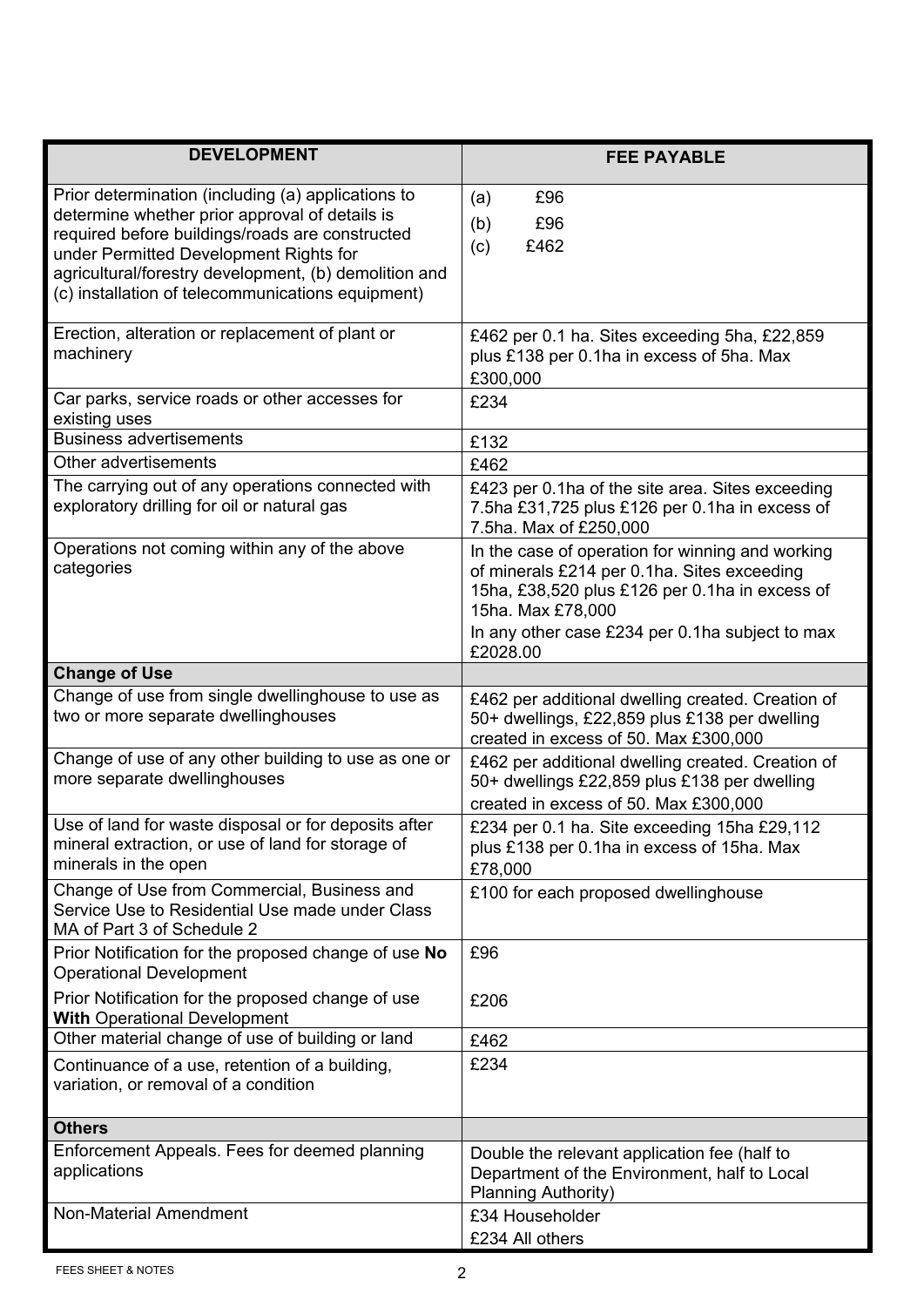| <b>DEVELOPMENT</b>                                                                                 | <b>FEE PAYABLE</b>                                                                                                            |
|----------------------------------------------------------------------------------------------------|-------------------------------------------------------------------------------------------------------------------------------|
| Application for Certificate of Lawful Use or<br>Development                                        | Application for an existing use, operation or activity<br>are subject to the fees above                                       |
|                                                                                                    | Applications for an existing use, operation, or<br>activity in breach of a condition are subject to a flat<br>rate of £234    |
|                                                                                                    | Application for a proposed use or development are<br>subject to a fee equal to half the fee of an existing<br>use             |
| Erection, extension or alteration of university<br>buildings made under Class M, Part 7 Schedule 2 | £96                                                                                                                           |
| Approval of details reserved by conditions                                                         | For each request relating to enlargement,<br>improvement or other alterations of an existing<br>dwellinghouse £34 per request |
|                                                                                                    | For each request which falls within any other<br>category of development £116 per request                                     |

This fee guidance is drawn from:

 The Town & Country Planning (Fees for Applications, Deemed Applications, Requests and Site Visits) (England) (Amendment) Regulations 2021

## **This is a summary of planning fees that apply, for full details you will need to refer to the relevant legislation.**

**Full details of the above can be found at www.uk-legislation.hmso.gov.uk**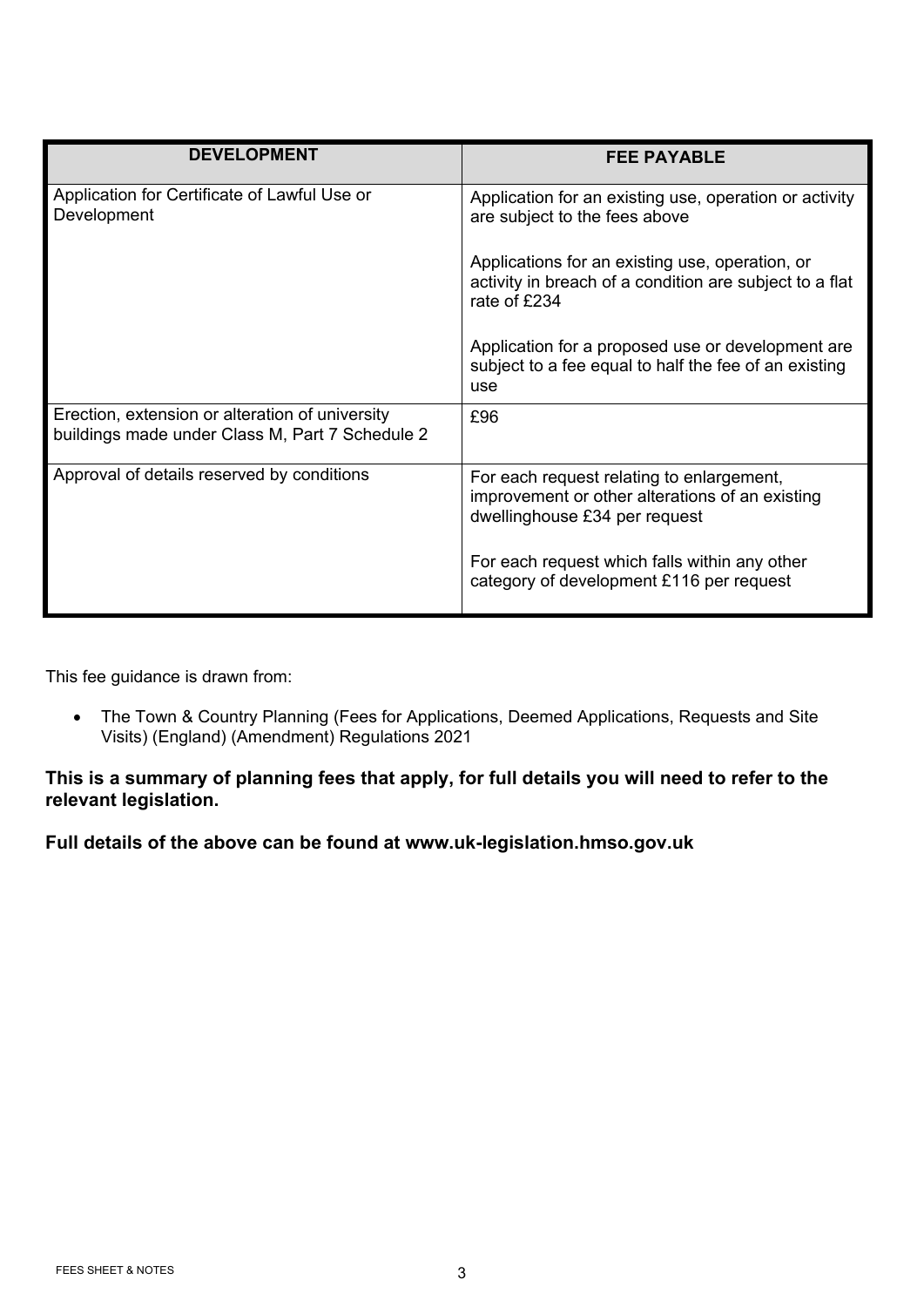

## **FEES FOR PLANNING APPLICATIONS**

# **GUIDANCE NOTES - SUBJECT TO THE REGULATIONS**

An application for planning permission, or approval of reserved matters, or for display of an advertisement, must be accompanied by the appropriate fee as required by the Town & Country Planning (Fees for Applications and Deemed Applications) (Amendment) (No 3) Regulations 1993. The scale of charges is set out overleaf. In the absence of the relevant fee, your application may be delayed, and the Council will be unable to deal with it.

These notes summarise the main provisions of the Regulations. If you think any of the exemptions apply in your case, or if you have any other queries, you should either seek the advice of the planning staff or refer to the Regulations. Copies are available for inspection on request at the Council Offices or may be obtained from Her Majesty's Stationery Office.

#### **Exemption from Fees**

#### **No fee is payable in respect of:**

- (1) extensions and alterations to a dwellinghouse to improve access, safety, health or comfort for the benefit of a disabled person who is or will be resident there; or improvements to a public building for the access of disabled people;
- (2) a revised application for development similar to a previous application (time limits apply and may be exercised once only and on behalf of the same Applicant);
- (3) a revised application for advertisement consent, similar to a previous application (time limits apply and may be exercised once only).

## **Reduced Fees**

There are special arrangements for alternative applications for one site.

There is a standard fee for non-profit making sports clubs for playing fields - £462

Applications by Parish, Town and Community Councils: the fee payable is half the normal fee for the application in question.